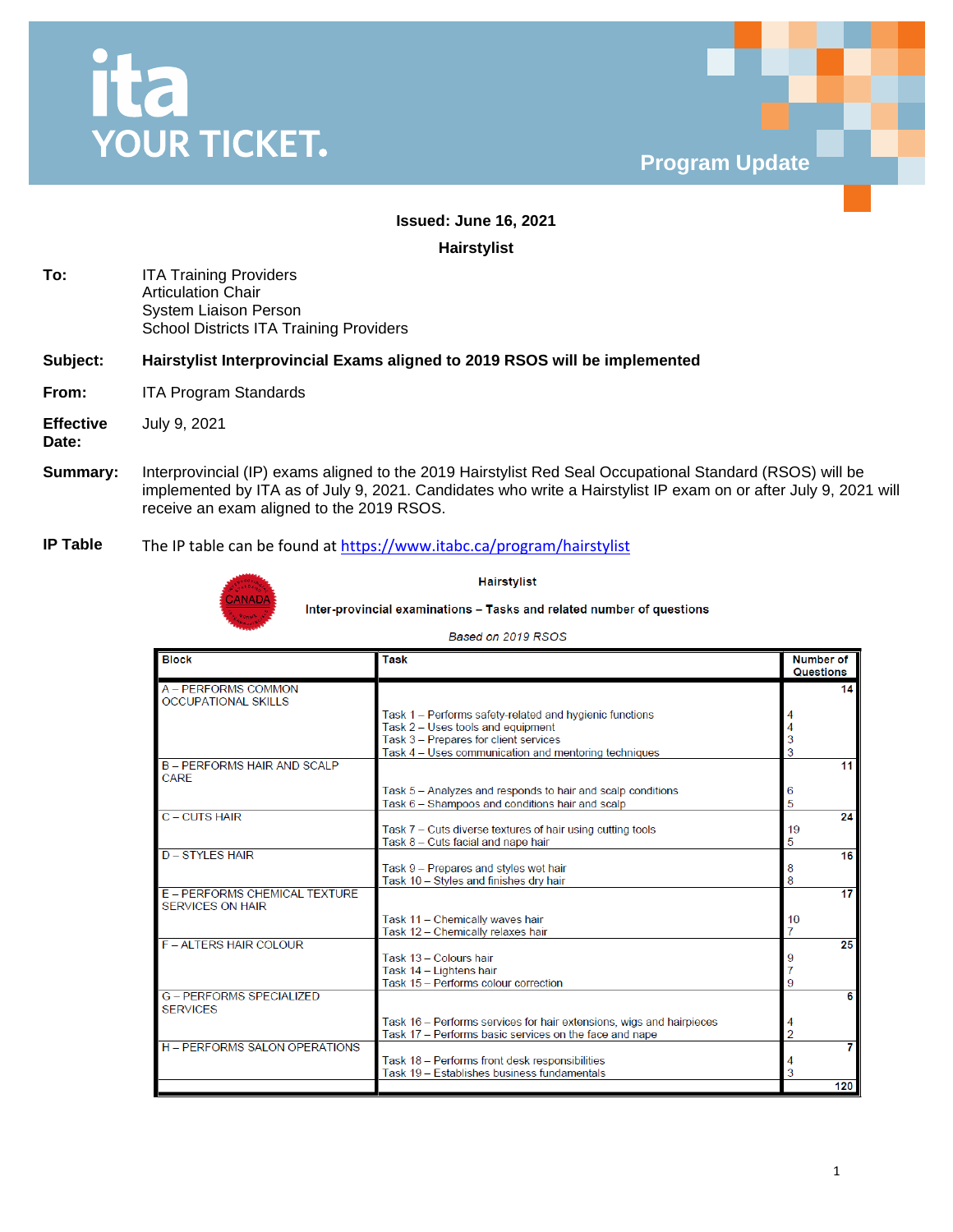# ita **YOUR TICKET.**

**Details:** The Interprovincial Red Seal exam is a summative assessment intended to test an apprentice's trade knowledge gained through both on-the-job experience and technical training. Exam questions are developed by certified trade worker subject matter experts (SMEs) as well as instructors and are intended to reflect trade practices in Canada. The exams are edited, translated, and peer reviewed by additional SMEs before they are implemented. The exams are developed to test the sub-tasks of the most recent Red Seal Occupational Standard.

The Hairstylist 2019 RSOS can be downloaded here: [hairstylist\\_rsos2019\\_eng.pdf \(red-seal.ca\)](http://www.red-seal.ca/docms/hairstylist_rsos2019_eng.pdf)

A comparative analysis of the sub-task changes from the previous standard can be found on the ITA trade page <https://www.itabc.ca/program/hairstylist>

**For more information contact:** ITA Program Standards Email: [programstandards@itabc.ca](mailto:programstandards@itabc.ca)

**cc:** ITA Staff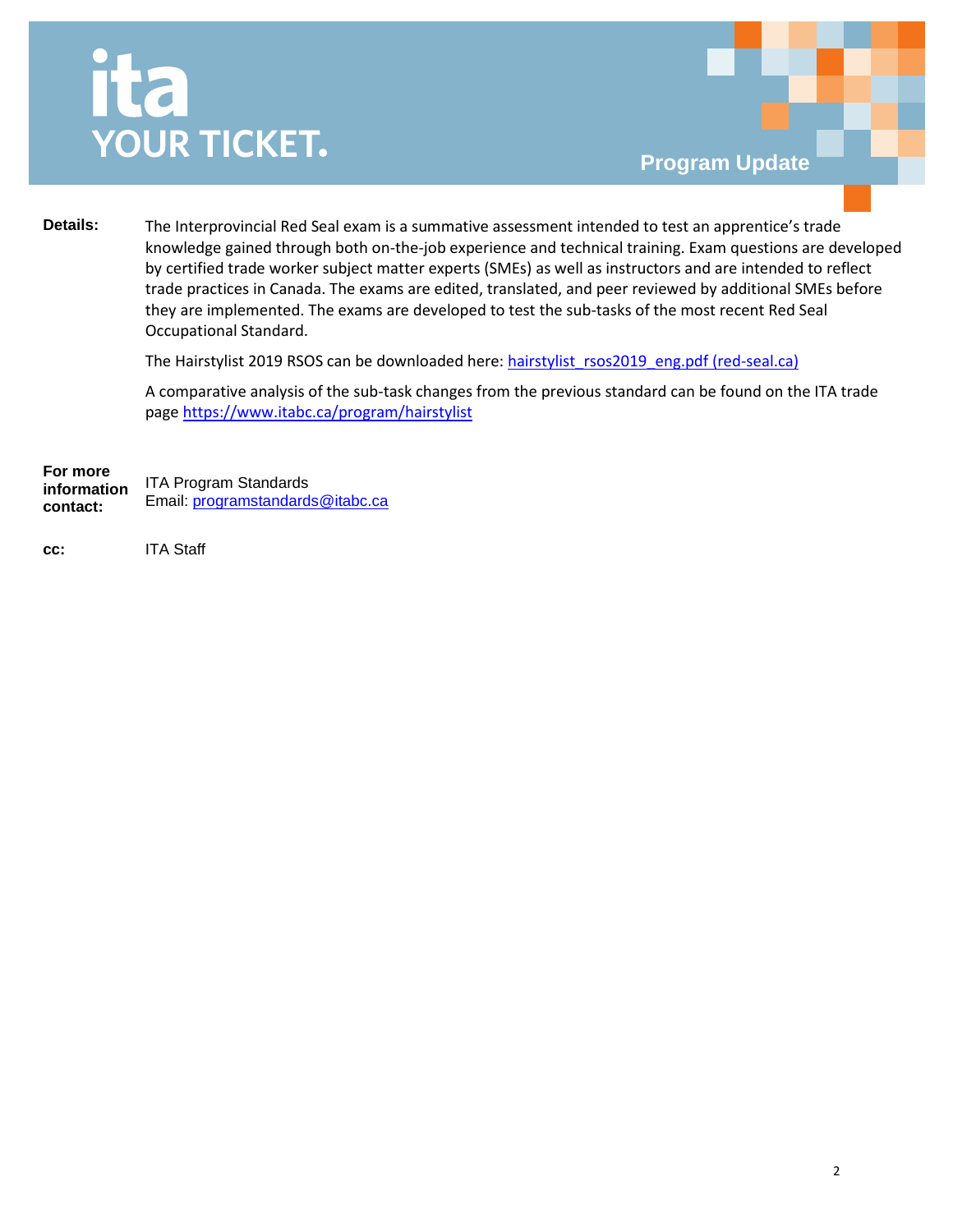# **Hairstylist - Nov. 4-9, 2018**

|                                        | 2016 NOA Structure                                                                                                                                                           | <b>MOVED TO:</b>             |                                | 2018 RSOS Structure                                                                                                                                                    | <b>Harmonization Comments</b>                                                                                | <b>RSOS Comments</b>                                  |
|----------------------------------------|------------------------------------------------------------------------------------------------------------------------------------------------------------------------------|------------------------------|--------------------------------|------------------------------------------------------------------------------------------------------------------------------------------------------------------------|--------------------------------------------------------------------------------------------------------------|-------------------------------------------------------|
| <b>MWA A</b>                           | <b>COMMON OCCUPATIONAL SKILLS</b>                                                                                                                                            |                              | <b>MWAA</b>                    | PERFORMS COMMON OCCUPATIONAL SKILLS                                                                                                                                    |                                                                                                              |                                                       |
| Task 1<br>1.01<br>1.02<br>1.03<br>1.04 | Uses and maintains tools and equipment.<br>Maintains manual tools.<br>Maintains electric tools.<br>Maintains sanitizing and disinfecting equipment.<br>Uses major equipment. | 2.01<br>2.02<br>1.01<br>2.03 | Task 1<br>1.01<br>1.02<br>1.03 | Performs safety-related and hygienic functions<br>Disinfects tools and equipment<br>Sanitizes towels, capes and smocks<br>Maintains safe and hygienic work environment |                                                                                                              |                                                       |
|                                        |                                                                                                                                                                              |                              | lTask 2                        | Uses tools and equipment                                                                                                                                               | Due to the diversity of practice<br>and diversity of skills, we require<br>tools & equipment to be taught    |                                                       |
| Task 2                                 | Cleans, sanitizes and disinfects.                                                                                                                                            |                              | 2.01                           | Uses manual tools                                                                                                                                                      |                                                                                                              |                                                       |
| 2.01                                   | Disinfects tools and equipment.                                                                                                                                              | 1.01                         | 2.02                           | Uses electric tools                                                                                                                                                    |                                                                                                              | UV lights and such don't work, voted to<br>be removed |
| 2.02                                   | Sanitizes towels, capes and smocks.                                                                                                                                          | 1.02                         | 2.03                           | Uses major equipment                                                                                                                                                   | Level 2 is specialized, uses<br>manual tools is specifically in<br>reference to cuts facial and<br>nape hair |                                                       |
| 2.03                                   | Maintains safe and hygienic work environment.                                                                                                                                | 1.03                         |                                |                                                                                                                                                                        |                                                                                                              |                                                       |
| Task 3                                 | Prepares for client services.                                                                                                                                                |                              | $\mathsf{T}$ ask 3             | <b>Prepares for client services</b>                                                                                                                                    |                                                                                                              |                                                       |
| 3.01                                   | Consults with client.                                                                                                                                                        | 3.01                         | 3.01                           | Consults with client                                                                                                                                                   |                                                                                                              |                                                       |
| 3.02                                   | Plans client services.                                                                                                                                                       | 3.02                         | 3.02                           | Plans client services                                                                                                                                                  |                                                                                                              |                                                       |
| 3.03                                   | Drapes client.                                                                                                                                                               | 3.03                         | 3.03                           | Drapes client                                                                                                                                                          |                                                                                                              |                                                       |
| 3.04                                   | Refers to records and manufacturer's directions.                                                                                                                             | 3.04                         | 3.04                           | <b>Uses documentation</b>                                                                                                                                              |                                                                                                              |                                                       |
|                                        |                                                                                                                                                                              | <b>NEW</b>                   | Task 4                         | Uses communication and mentoring techniques                                                                                                                            |                                                                                                              |                                                       |
|                                        |                                                                                                                                                                              | <b>NEW</b>                   | 4.01                           | Uses communication techniques                                                                                                                                          |                                                                                                              |                                                       |
|                                        |                                                                                                                                                                              | <b>NEW</b>                   | 4.02                           | Uses mentoring techniques                                                                                                                                              |                                                                                                              |                                                       |
| <b>MWAB</b>                            | <b>HAIR AND SCALP CARE</b>                                                                                                                                                   |                              | <b>MWAB</b>                    | <b>PERFORMS HAIR AND SCALP CARE</b>                                                                                                                                    |                                                                                                              |                                                       |
| Task 4                                 | Analyzes hair and scalp.                                                                                                                                                     |                              | Task 5                         | Analyzes and responds to hair and scalp conditions                                                                                                                     |                                                                                                              |                                                       |
| 4.01                                   | Analyzes hair and scalp for non-chemical services.                                                                                                                           | 5.01                         | 5.01                           | Analyzes hair and scalp for non-chemical services                                                                                                                      |                                                                                                              |                                                       |
| 4.02                                   | Analyzes hair and scalp for chemical services.                                                                                                                               | 5.02                         | 5.02                           | Analyzes hair and scalp for chemical services                                                                                                                          |                                                                                                              |                                                       |
| 4.03                                   | Analyzes hair and scalp for adverse reactions.                                                                                                                               | 5.03                         | 5.03                           | Responds to unfavourable hair and scalp reactions                                                                                                                      |                                                                                                              |                                                       |
| Task 5                                 | Shampoos and conditions hair and scalp.                                                                                                                                      |                              | Task 6                         | Shampoos and conditions hair and scalp                                                                                                                                 |                                                                                                              |                                                       |
| 5.01                                   | Brushes hair.                                                                                                                                                                | 6.01                         | 6.01                           | <b>Brushes hair</b>                                                                                                                                                    |                                                                                                              |                                                       |
| 5.02                                   | Controls flow and temperature of water.                                                                                                                                      | 6.02                         | 6.02                           | Controls flow and temperature of water                                                                                                                                 |                                                                                                              |                                                       |
| 5.03                                   | Manipulates hair and scalp using shampoo and conditioner.                                                                                                                    | 6.03                         | 6.03                           | Manipulates hair and scalp using shampoo and conditioner                                                                                                               |                                                                                                              |                                                       |
| 5.04                                   | Performs hair and scalp treatment.                                                                                                                                           | 6.04                         | 6.04                           | Performs hair and scalp treatment                                                                                                                                      |                                                                                                              |                                                       |
| <b>MWA C</b>                           | <b>CUTTING HAIR</b>                                                                                                                                                          |                              | <b>MWAC</b>                    | <b>CUTS HAIR</b>                                                                                                                                                       |                                                                                                              |                                                       |
|                                        |                                                                                                                                                                              |                              |                                |                                                                                                                                                                        |                                                                                                              |                                                       |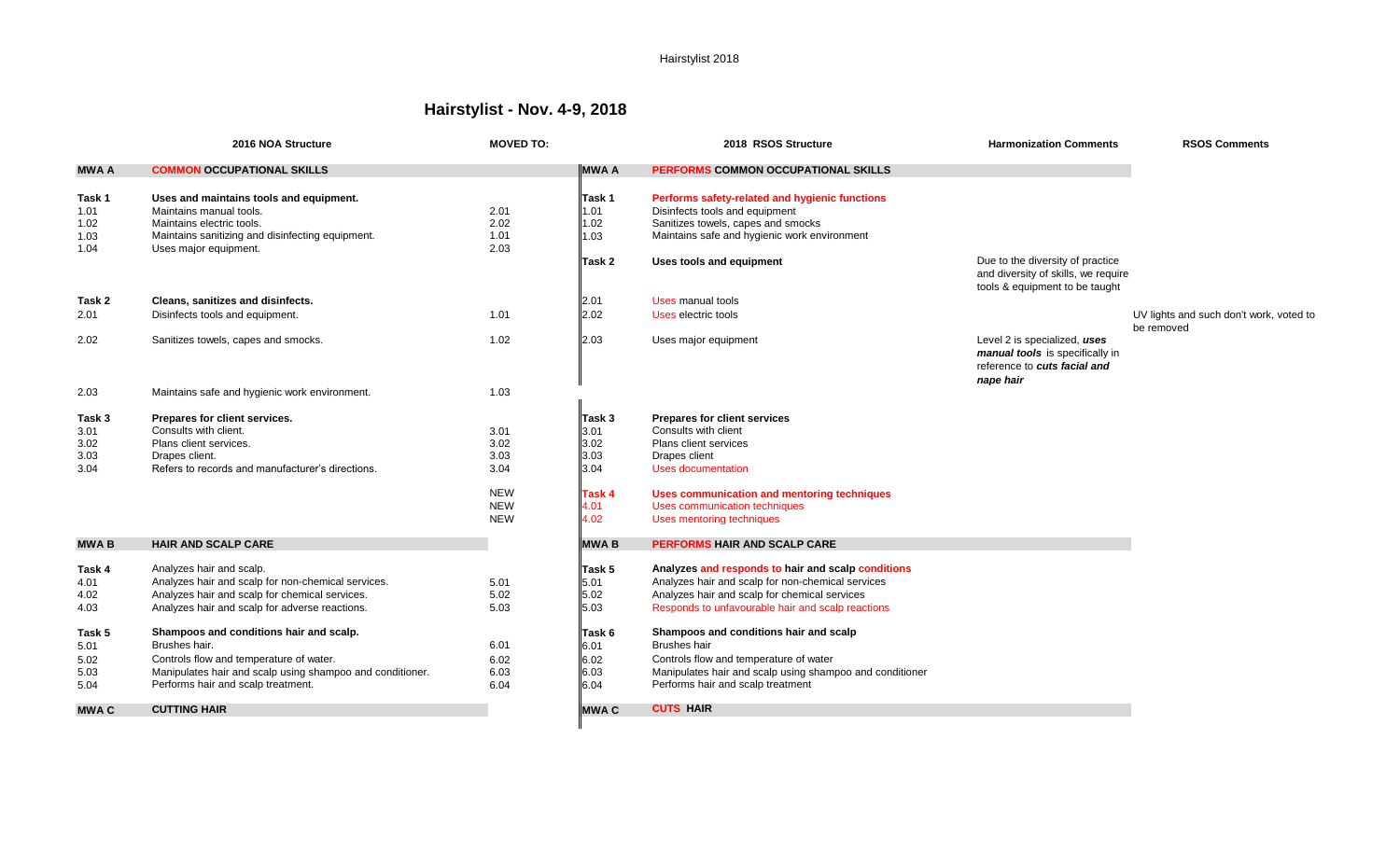| Task 6               |                                                                                                                     |                      | Task 7               |                                                                                                                                     |
|----------------------|---------------------------------------------------------------------------------------------------------------------|----------------------|----------------------|-------------------------------------------------------------------------------------------------------------------------------------|
| 6.01<br>6.02<br>6.03 | Cuts hair using cutting tools.<br>Cuts hair with elevation.<br>Cuts hair without elevation.<br>Customizes haircuts. | 7.01<br>7.02<br>7.03 | 7.01<br>7.02<br>7.03 | Cuts diverse textures of hair using cutting tools<br>Cuts hair with elevation<br>Cuts hair without elevation<br>Customizes haircuts |
| Task 7               | Cuts facial and nape hair.                                                                                          |                      | lTask 8              | Cuts facial and nape hair                                                                                                           |
| 7.01                 | Trims facial and nape hair.                                                                                         | 8.01                 | 8.01                 | Trims facial and nape hair                                                                                                          |
| 7.02                 |                                                                                                                     | 8.02                 | 8.02                 |                                                                                                                                     |
|                      | Removes facial and nape hair with trimmers.                                                                         |                      |                      | Removes facial and nape hair with straight razor                                                                                    |
| 7.03                 | Removes facial and nape hair with straight razor. (NCC)                                                             | 8.02                 |                      |                                                                                                                                     |
| MWA D                | <b>STYLING HAIR</b>                                                                                                 |                      | <b>MWAD</b>          | <b>STYLES HAIR</b>                                                                                                                  |
| Task 8               | Prepares and styles wet hair.                                                                                       |                      | lTask 9              | Prepares and styles wet hair                                                                                                        |
| 8.01                 | Uses styling aids for wet hair.                                                                                     | 9.01                 | 9.01                 | Uses styling aids for wet hair                                                                                                      |
| 8.02                 | Dries hair.                                                                                                         | 9.02                 | 9.02                 | Dries hair                                                                                                                          |
| 8.03                 | Places hair using freestyle techniques.                                                                             | 9.03                 | 9.03                 | Places hair using freestyle techniques                                                                                              |
| 8.04                 | Sets wet hair into style pattern using setting tools.                                                               | 9.04                 | 9.04                 | Sets wet hair into style pattern using setting tools                                                                                |
| 8.05                 | Styles hair using finger waves and sculpting techniques.                                                            | 9.05                 | 9.05                 | Styles hair using finger waves and pin curls                                                                                        |
| Task 9               | Styles and finishes dry hair.                                                                                       |                      | lTask 10             | Styles and finishes dry hair                                                                                                        |
| 9.01                 | Uses styling aids for dry hair.                                                                                     | 10.01                | 10.01                | Uses styling and finishing aids for dry hair                                                                                        |
| 9.02                 | Thermal-styles hair using tools and equipment.                                                                      | 10.02                | 10.02                | Styles hair using thermal tools and equipment                                                                                       |
| 9.03                 | Styles up-dos.                                                                                                      | 10.03                | 10.03                | Styles updos                                                                                                                        |
| 9.04                 | Creates hair style with hair additions.                                                                             | 10.04                | 10.04                | Creates hair style with hair additions                                                                                              |
| 9.05                 | Combs out hair.                                                                                                     | 10.05                | 10.05                | Finishes hair                                                                                                                       |
| MWA E                | <b>CHEMICALLY WAVING AND RELAXING HAIR</b>                                                                          |                      | <b>MWA E</b>         | PERFORMS CHEMICAL TEXTURE SERVICES ON HAIR                                                                                          |
| Task 10              |                                                                                                                     |                      | Task 11              |                                                                                                                                     |
|                      | Chemically waves hair.                                                                                              |                      |                      | <b>Chemically waves hair</b>                                                                                                        |
| 10.01                |                                                                                                                     | 11.01                | 11.01                |                                                                                                                                     |
|                      | Wraps hair.                                                                                                         |                      |                      | Wraps hair                                                                                                                          |
| 10.02                |                                                                                                                     | 11.02                |                      |                                                                                                                                     |
|                      | Applies waving and neutralizing solution.                                                                           |                      |                      |                                                                                                                                     |
| 10.03                | Processes hair with waving and neutralizing solutions.                                                              | 11.02                | 11.02                | Processes waving and neutralizing solutions                                                                                         |
| 10.04                | Removes waving and neutralizing solutions and excess moisture.                                                      | 11.02                |                      |                                                                                                                                     |
| 10.05                | Removes tools.                                                                                                      | 11.03                | 11.03                | Removes tools                                                                                                                       |
| Task 11              | Chemically relaxes hair.                                                                                            |                      | Task 12              | <b>Chemically relaxes hair</b>                                                                                                      |
| 11.01                | Applies chemical relaxers and neutralizing solutions.                                                               | 12.01                | 12.01                | Applies chemical relaxers and neutralizing products                                                                                 |
| 11.02                | Processes hair with chemical relaxers and neutralizing solutions.                                                   | 12.02                | 12.02                | Processes hair with chemical relaxers and neutralizing products                                                                     |
| 11.03                | Removes chemical relaxers and neutralizing solutions.                                                               | 12.03                | 12.03                | Removes chemical relaxers and neutralizing products                                                                                 |
|                      |                                                                                                                     |                      |                      |                                                                                                                                     |

| Task 6  |                                                                   |       | llTask 7    |                                                                 |                                                                                | added "diverse texture" to indicate that                                            |
|---------|-------------------------------------------------------------------|-------|-------------|-----------------------------------------------------------------|--------------------------------------------------------------------------------|-------------------------------------------------------------------------------------|
|         | Cuts hair using cutting tools.                                    |       |             | Cuts diverse textures of hair using cutting tools               |                                                                                | the stylist needs to know how to cut<br>lots of types, ethnicities, texturres, etc. |
| 6.01    | Cuts hair with elevation.                                         | 7.01  | 7.01        | Cuts hair with elevation                                        |                                                                                |                                                                                     |
| 6.02    | Cuts hair without elevation.                                      | 7.02  | 7.02        | Cuts hair without elevation                                     |                                                                                |                                                                                     |
|         |                                                                   |       |             |                                                                 |                                                                                |                                                                                     |
| 6.03    | Customizes haircuts.                                              | 7.03  | 7.03        | Customizes haircuts                                             |                                                                                |                                                                                     |
| Task 7  | Cuts facial and nape hair.                                        |       | Task 8      | Cuts facial and nape hair                                       |                                                                                |                                                                                     |
| 7.01    |                                                                   | 8.01  | 8.01        |                                                                 |                                                                                | Merged with Removes facial and nape                                                 |
|         | Trims facial and nape hair.                                       |       |             | Trims facial and nape hair                                      |                                                                                | hair with trimmers                                                                  |
| 7.02    |                                                                   | 8.02  | 8.02        |                                                                 |                                                                                | *Note: potential comments about                                                     |
|         |                                                                   |       |             |                                                                 |                                                                                | Improving infection control may result                                              |
|         | Removes facial and nape hair with trimmers.                       |       |             | Removes facial and nape hair with straight razor                |                                                                                | from Peer review of RSOS                                                            |
| 7.03    | Removes facial and nape hair with straight razor. (NCC)           | 8.02  |             |                                                                 |                                                                                |                                                                                     |
| MWA D   | <b>STYLING HAIR</b>                                               |       | <b>MWAD</b> | <b>STYLES HAIR</b>                                              |                                                                                |                                                                                     |
|         |                                                                   |       |             |                                                                 |                                                                                |                                                                                     |
| Task 8  | Prepares and styles wet hair.                                     |       | Task 9      | Prepares and styles wet hair                                    |                                                                                |                                                                                     |
| 8.01    | Uses styling aids for wet hair.                                   | 9.01  | 9.01        | Uses styling aids for wet hair                                  |                                                                                |                                                                                     |
| 8.02    | Dries hair.                                                       | 9.02  | 9.02        | Dries hair                                                      |                                                                                |                                                                                     |
| 8.03    | Places hair using freestyle techniques.                           | 9.03  | 9.03        | Places hair using freestyle techniques                          |                                                                                |                                                                                     |
| 8.04    | Sets wet hair into style pattern using setting tools.             | 9.04  | 9.04        | Sets wet hair into style pattern using setting tools            |                                                                                |                                                                                     |
| 8.05    | Styles hair using finger waves and sculpting techniques.          | 9.05  | 9.05        | Styles hair using finger waves and pin curls                    |                                                                                |                                                                                     |
| Task 9  | Styles and finishes dry hair.                                     |       | Task 10     | Styles and finishes dry hair                                    |                                                                                |                                                                                     |
| 9.01    | Uses styling aids for dry hair.                                   | 10.01 | 10.01       | Uses styling and finishing aids for dry hair                    |                                                                                |                                                                                     |
| 9.02    | Thermal-styles hair using tools and equipment.                    | 10.02 | 10.02       | Styles hair using thermal tools and equipment                   |                                                                                |                                                                                     |
| 9.03    | Styles up-dos.                                                    | 10.03 | 10.03       | Styles updos                                                    |                                                                                |                                                                                     |
|         |                                                                   |       |             |                                                                 |                                                                                |                                                                                     |
| 9.04    | Creates hair style with hair additions.                           | 10.04 | 10.04       | Creates hair style with hair additions                          |                                                                                |                                                                                     |
| 9.05    | Combs out hair.                                                   | 10.05 | 10.05       | Finishes hair                                                   |                                                                                |                                                                                     |
| MWA E   | <b>CHEMICALLY WAVING AND RELAXING HAIR</b>                        |       | <b>MWAE</b> | PERFORMS CHEMICAL TEXTURE SERVICES ON HAIR                      |                                                                                |                                                                                     |
| Task 10 |                                                                   |       | Task 11     |                                                                 | Chemical waving: Tension, base                                                 |                                                                                     |
|         | Chemically waves hair.                                            |       |             | <b>Chemically waves hair</b>                                    | placement, and general<br>dexterity is taught using other<br>abilia in Laugh 4 |                                                                                     |
| 10.01   | Wraps hair.                                                       | 11.01 | 11.01       | Wraps hair                                                      |                                                                                |                                                                                     |
| 10.02   |                                                                   | 11.02 |             |                                                                 |                                                                                |                                                                                     |
|         |                                                                   |       |             |                                                                 |                                                                                |                                                                                     |
|         | Applies waving and neutralizing solution.                         |       |             |                                                                 |                                                                                |                                                                                     |
| 10.03   | Processes hair with waving and neutralizing solutions.            | 11.02 | 11.02       | Processes waving and neutralizing solutions                     |                                                                                | Applies, processes and removes                                                      |
| 10.04   | Removes waving and neutralizing solutions and excess moisture.    | 11.02 |             |                                                                 |                                                                                | <b>Contractor</b>                                                                   |
|         | Removes tools.                                                    | 11.03 | 11.03       | Removes tools                                                   |                                                                                |                                                                                     |
| 10.05   |                                                                   |       |             |                                                                 |                                                                                |                                                                                     |
| Task 11 | Chemically relaxes hair.                                          |       | Task 12     | <b>Chemically relaxes hair</b>                                  |                                                                                |                                                                                     |
| 11.01   | Applies chemical relaxers and neutralizing solutions.             | 12.01 | 12.01       | Applies chemical relaxers and neutralizing products             |                                                                                |                                                                                     |
| 11.02   | Processes hair with chemical relaxers and neutralizing solutions. | 12.02 | 12.02       | Processes hair with chemical relaxers and neutralizing products |                                                                                |                                                                                     |
| 11.03   | Removes chemical relaxers and neutralizing solutions.             | 12.03 | 12.03       | Removes chemical relaxers and neutralizing products             |                                                                                |                                                                                     |
|         |                                                                   |       |             |                                                                 |                                                                                |                                                                                     |
|         |                                                                   |       |             |                                                                 |                                                                                |                                                                                     |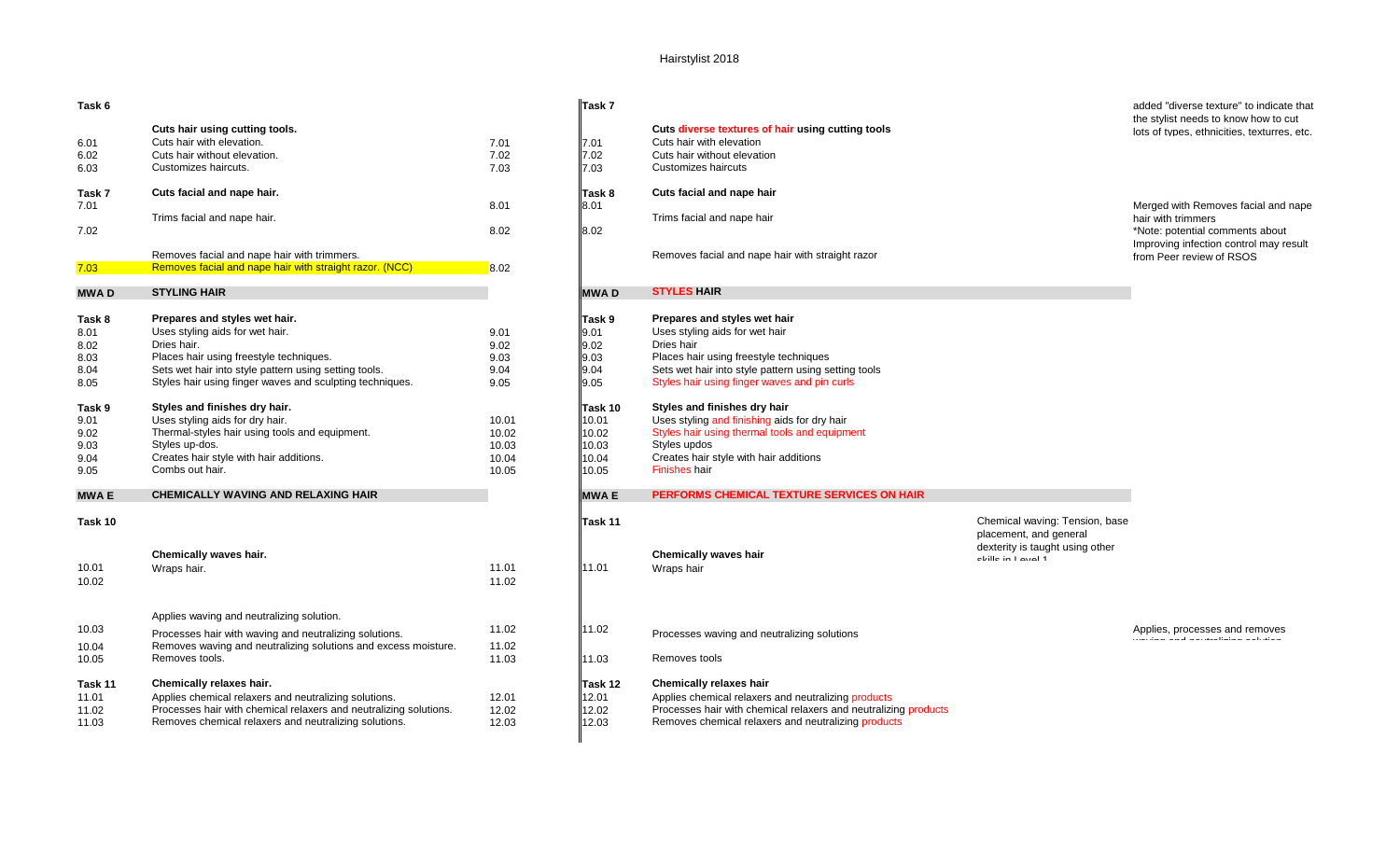| <b>MWAF</b>      | <b>COLOURING HAIR</b>                            |                | <b>MWAF</b>      | <b>ALTERS HAIR COLOUR</b>                               |
|------------------|--------------------------------------------------|----------------|------------------|---------------------------------------------------------|
| Task 12          | Colours hair.                                    |                | Task 13          | <b>Colours hair</b>                                     |
| 12.01            | Colours virgin hair.                             | 13.01          | 13.01            | Colours virgin hair                                     |
| 12.02            | Colours regrowth.                                | 13.02<br>13.03 | 13.02            | Colours regrowth                                        |
| 12.03            | Colours hair using special effects.              |                | 13.03            | Colours hair using colour placement and techniques      |
| Task 13          |                                                  |                | Task 14          |                                                         |
|                  | Lightens hair.                                   |                |                  | <b>Lightens hair</b>                                    |
| 13.01            | Lightens virgin hair.                            | 14.01          | 14.01            | Lightens virgin hair                                    |
| 13.02            | Lightens regrowth.                               | 14.02          | 14.02            | Lightens regrowth                                       |
| 13.03            | Lightens hair using special effects.             | 14.03          | 14.03            | Lightens hair using customized placement and techniques |
| 13.04            | Tones pre-lightened hair.                        | 14.04          | 14.04            | Tones pre-lightened hair                                |
| Task 14          | Performs colour correction.                      |                | Task 15          | <b>Performs colour correction</b>                       |
| 14.01            | Determines process.                              | 15.01          | 15.01            | Determines process                                      |
| 14.02            | Removes unwanted colour.                         | 15.02          | 15.02            | Removes unwanted colour                                 |
| 14.03            | Completes colour correction.                     | 15.03          | 15.03            | Completes colour correction                             |
| <b>MWAG</b>      | <b>SPECIALIZED SERVICES</b>                      |                | <b>MWAG</b>      | <b>PERFORMS SPECIALIZED SERVICES</b>                    |
| Task 15          |                                                  |                | Task 16          |                                                         |
|                  | Performs services for wigs and hairpieces.       |                |                  | Performs services for hair extensions, wigs and hairpi  |
| 15.01            | Selects wigs and hairpieces.                     | 16.01          | 16.01            | Selects hair extensions, wigs and hairpieces            |
| 15.02            | Fits wigs and hairpieces.                        | 16.02          | 16.02            | Customizes hair extensions, wigs and hairpieces         |
| 15.03            | Styles wigs and hairpieces.                      | 16.03          | 16.03            | Maintains hair extensions, wigs and hairpieces          |
| Task 16          | Performs services for hair extensions.           |                |                  |                                                         |
| 16.01            | Selects extensions.                              | 16.01          |                  |                                                         |
| 16.02            | Adds extensions.<br>Maintains extensions.        | 16.01          |                  |                                                         |
| 16.03<br>16.04   | Removes extensions.                              | 16.03<br>16.02 |                  |                                                         |
|                  |                                                  |                |                  |                                                         |
| Task 17<br>17.01 | <b>Performs basic additional services. (NCC)</b> | <b>REMOVED</b> | Task 17          | Performs basic services on the face and nape            |
|                  | Performs basic natural nail services.            |                |                  |                                                         |
| 17.02            | Performs basic services on the face.             | 17.01          | 17.01            | Performs dipilatory facial services                     |
| 17.03            | Performs ear piercing.                           | <b>REMOVED</b> | 17.02            | <b>Colours facial hair</b>                              |
|                  |                                                  |                |                  |                                                         |
| <b>MWAH</b>      | <b>SALON OPERATIONS</b>                          |                | <b>MWAH</b>      | <b>PERFORMS SALON OPERATIONS</b>                        |
| Task 18<br>18.01 | Performs client and salon responsibilities.      | 18.01          | Task 18<br>18.01 | Performs front desk responsibilities                    |
|                  | Performs telephone duties.                       |                |                  | Performs communication duties                           |

|                                  | <b>MWAF</b>                        | <b>ALTERS HAIR COLOUR</b>                                                                                                    |                                                                                          |                                                                                                                    |
|----------------------------------|------------------------------------|------------------------------------------------------------------------------------------------------------------------------|------------------------------------------------------------------------------------------|--------------------------------------------------------------------------------------------------------------------|
| 13.01<br>13.02<br>13.03          | Task 13<br>13.01<br>13.02<br>13.03 | <b>Colours hair</b><br>Colours virgin hair<br>Colours regrowth<br>Colours hair using colour placement and techniques         |                                                                                          |                                                                                                                    |
|                                  | Task 14                            |                                                                                                                              | levels driven by trend, customer<br>demand and skills. It is<br>fundamental knowledge in |                                                                                                                    |
| 14.01<br>14.02<br>14.03          | 14.01<br>14.02<br>14.03            | <b>Lightens hair</b><br>Lightens virgin hair<br>Lightens regrowth<br>Lightens hair using customized placement and techniques | comprehensive colour theory.                                                             |                                                                                                                    |
| 14.04                            | 14.04<br>lTask 15                  | Tones pre-lightened hair<br>Performs colour correction                                                                       |                                                                                          |                                                                                                                    |
| 15.01<br>15.02<br>15.03          | 15.01<br>15.02<br>15.03            | Determines process<br>Removes unwanted colour<br>Completes colour correction                                                 |                                                                                          |                                                                                                                    |
|                                  | <b>MWAG</b>                        | <b>PERFORMS SPECIALIZED SERVICES</b>                                                                                         |                                                                                          |                                                                                                                    |
| 16.01                            | Task 16<br>16.01                   | Performs services for hair extensions, wigs and hairpieces<br>Selects hair extensions, wigs and hairpieces                   |                                                                                          | Performs services for hair extensions<br>merged with Performs services for hair<br>extensions, wigs and hairpieces |
| 16.02<br>16.03                   | 16.02<br>16.03                     | Customizes hair extensions, wigs and hairpieces<br>Maintains hair extensions, wigs and hairpieces                            |                                                                                          |                                                                                                                    |
| 16.01<br>16.01<br>16.03<br>16.02 |                                    |                                                                                                                              |                                                                                          |                                                                                                                    |
| REMOVED                          | Task 17                            | Performs basic services on the face and nape                                                                                 |                                                                                          | nails was deleted due to consensus<br>that no longer being done by                                                 |
| 17.01<br>REMOVED                 | 17.01<br>17.02                     | Performs dipilatory facial services<br><b>Colours facial hair</b>                                                            |                                                                                          | hairstylists.                                                                                                      |
|                                  | <b>MWAH</b>                        | <b>PERFORMS SALON OPERATIONS</b>                                                                                             |                                                                                          |                                                                                                                    |
| 18.01                            | Task 18<br>18.01                   | Performs front desk responsibilities                                                                                         |                                                                                          | expanded to include other forms of<br>business communication other than                                            |
|                                  |                                    | Performs communication duties                                                                                                |                                                                                          | telephone (e.g. text, email, etc)                                                                                  |